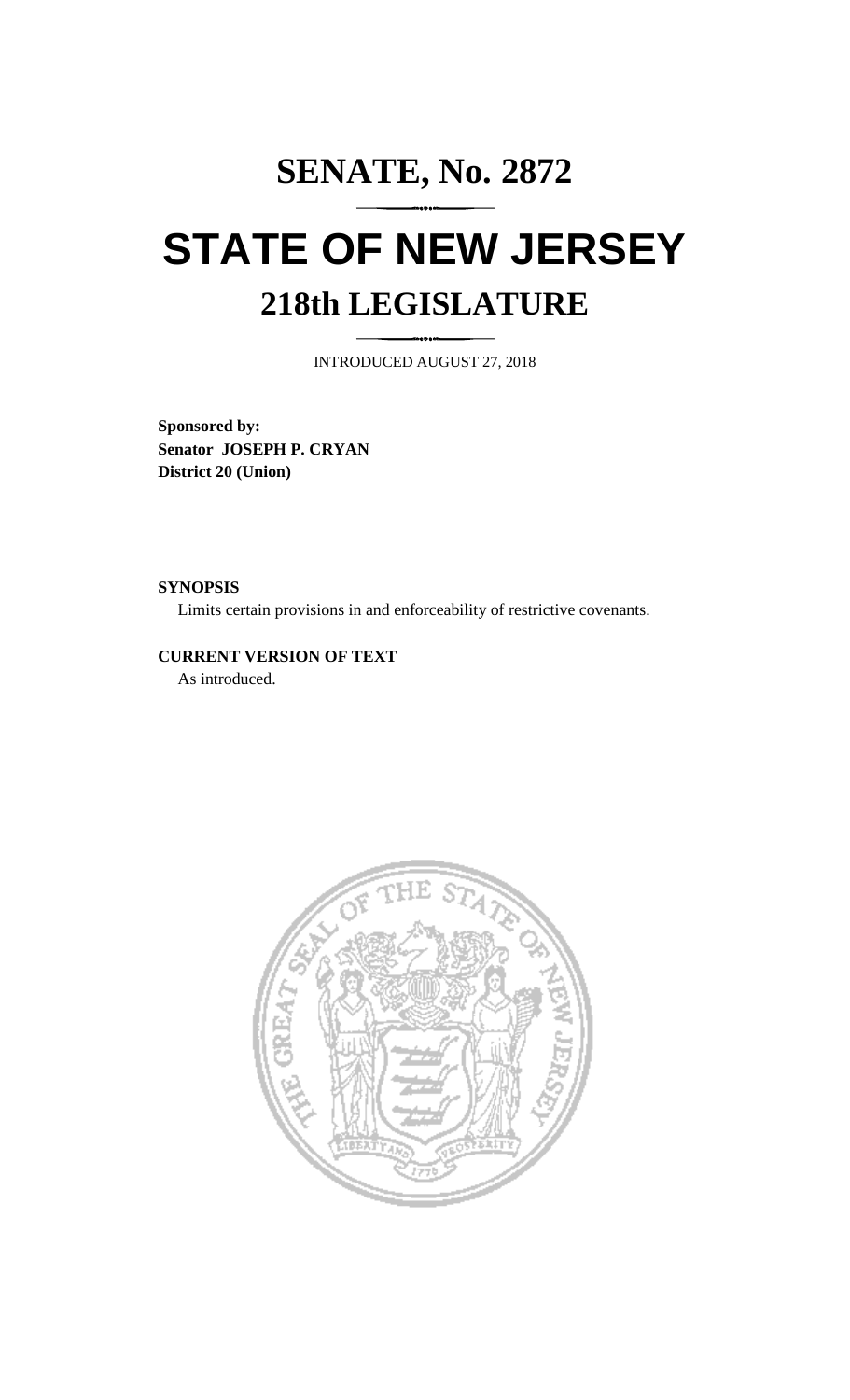## **S2872** CRYAN

 **AN ACT** limiting certain provisions in restrictive covenants and supplementing Title 34 of the Revised Statutes. **BE IT ENACTED** *by the Senate and General Assembly of the State of New Jersey:* 1. The Legislature finds and declares that: a. Post-employment contracts and severance agreements that restrict or prohibit competition, also known as "restrictive covenants," "covenants not to compete," or "non-compete agreements," impede the development of business in the State by driving skilled workers to other jurisdictions and by requiring businesses to solicit skilled workers from out-of-State. b. These contracts and agreements discourage innovation and production, impose special hardships on employees and specialized professionals who are trained to perform specific jobs, and may constitute restraint of trade and commerce. c. Limiting severance agreements will stimulate New Jersey's economy by preserving and providing jobs and by providing opportunities for employees to establish new business ventures and new job opportunities in the State. 2. As used in this act: "Employee" means an individual who works for hire, including an individual employed in a supervisory, managerial, or confidential position. "Employer" means any person, corporation, partnership, individual proprietorship, joint venture, firm, company or other similar legal entity, employs one or more employees, and shall include the State and its instrumentalities and political subdivisions, public corporations, and charitable organizations. "Fringe benefit" means any vacation leave, sick leave, medical insurance plan, disability insurance plan, life insurance plan, pension benefit plan, or any other benefit of economic value, to the extent that the leave, plan, or benefit is paid for in whole or in part by the employer. "Low-wage employee" means an employee whose average weekly earnings, calculated by dividing the employee's earnings during the period of 12 calendar months immediately preceding the date of termination of employment by 52, or the number of weeks that the employee was actually paid during the 52 week period, are less than the Statewide average weekly remuneration as determined pursuant to paragraph (3) of subsection (c) of paragraph (3) of subsection (C) of R.S.43:21-3. "Misconduct" means conduct which is improper, intentional, connected with the individual's work, within the individual's control, not a good faith error of judgment or discretion, and is either a deliberate refusal, without good cause, to comply with the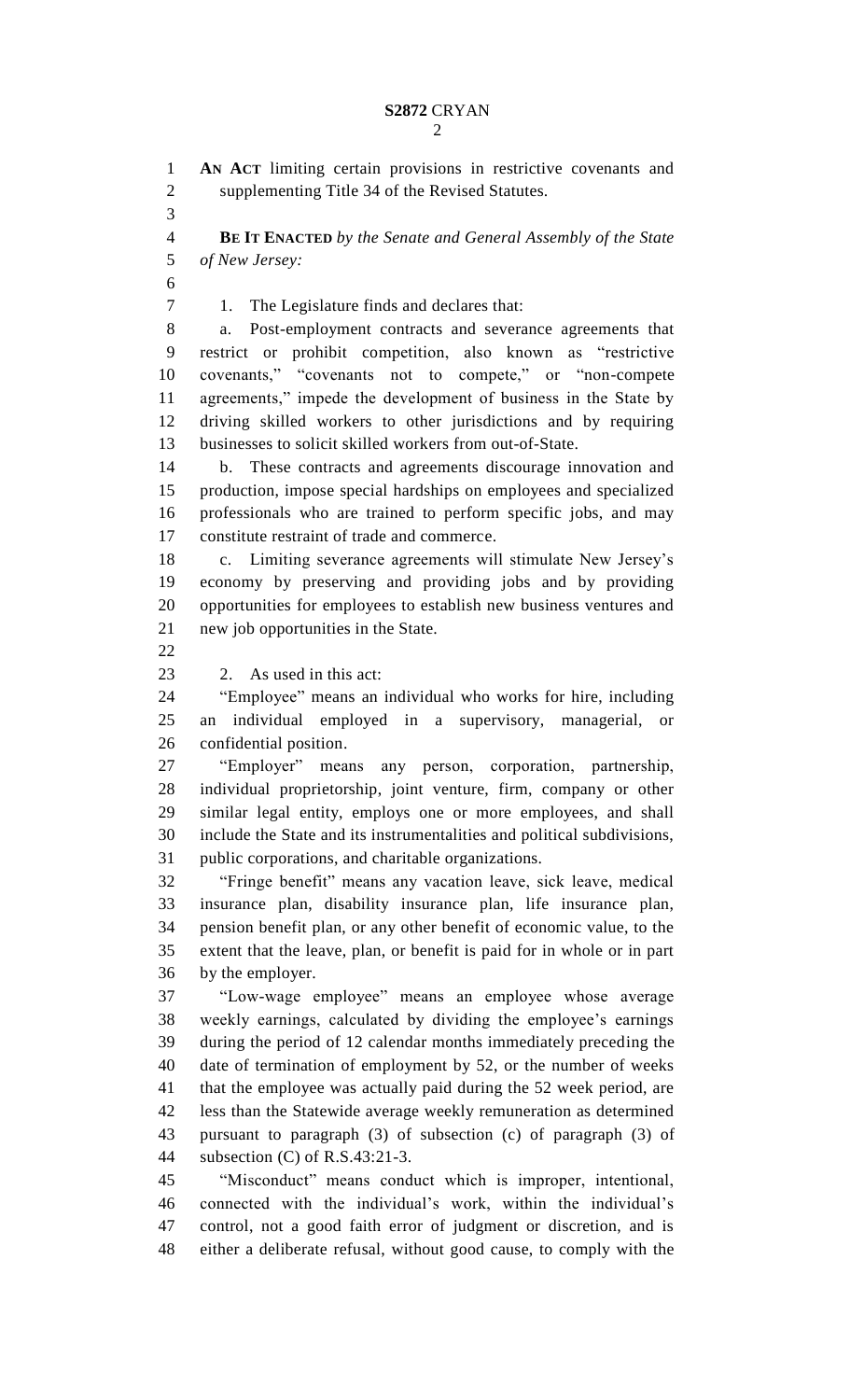employer's lawful and reasonable rules made known to the employee or a deliberate disregard of standards of behavior the employer has a reasonable right to expect, including reasonable safety standards and reasonable standards for a workplace free of drug and substance abuse.

 "Pay" means hourly wages or periodic salary, including tips, regularly paid and nondiscretionary commissions and bonuses, and regularly paid overtime. "Pay" shall not mean fringe benefits.

 "Restrictive covenant" means an agreement between an employer and an employee arising out of an existing or anticipated employment relationship, or an agreement between an employer and an employee with respect to severance pay, under which the employee or expected employee agrees not to engage in certain specified activities competitive with the employee's employer after the employment relationship has ended.

 "Trade secrets" has the meaning given in section 2 of the "New Jersey Trade Secrets Act," P.L.2011, c.161 (C.56:15-2).

 3. a. An employer may require or request that an employee enter into a restrictive covenant as a condition of employment or with respect to severance pay as provided in this act. A restrictive covenant is enforceable to the extent that it meets the following requirements:

 (1) If the agreement is entered into in connection with the commencement of employment, the employer shall disclose the terms of the agreement in writing to the prospective employee by the earlier of a formal offer of employment, or 30 business days before the commencement of the employee's employment or, if the agreement is entered into after commencement of employment, the employer must provide the agreement at least 30 business days before the agreement is to be effective. The agreement shall be signed by the employer and the employee and expressly state that the employee has the right to consult with counsel prior to signing.

 (2) The agreement shall not be broader than necessary to protect the legitimate business interests of the employer, including the employer's trade secrets or other confidential information that would not otherwise qualify as a trade secret, including sales information, business strategies and plans, customer information, and price information. An agreement may be presumed necessary where the legitimate business interest cannot be adequately protected through an alternative agreement, including but not limited to: an agreement not to solicit or hire employees of the employer; an agreement not to solicit or transact business with customers, clients, referral sources, or vendors of the employer; or a nondisclosure or confidentiality agreement.

 (3) The agreement may restrict the employee's engaging in activities competitive with the employee's former employer for a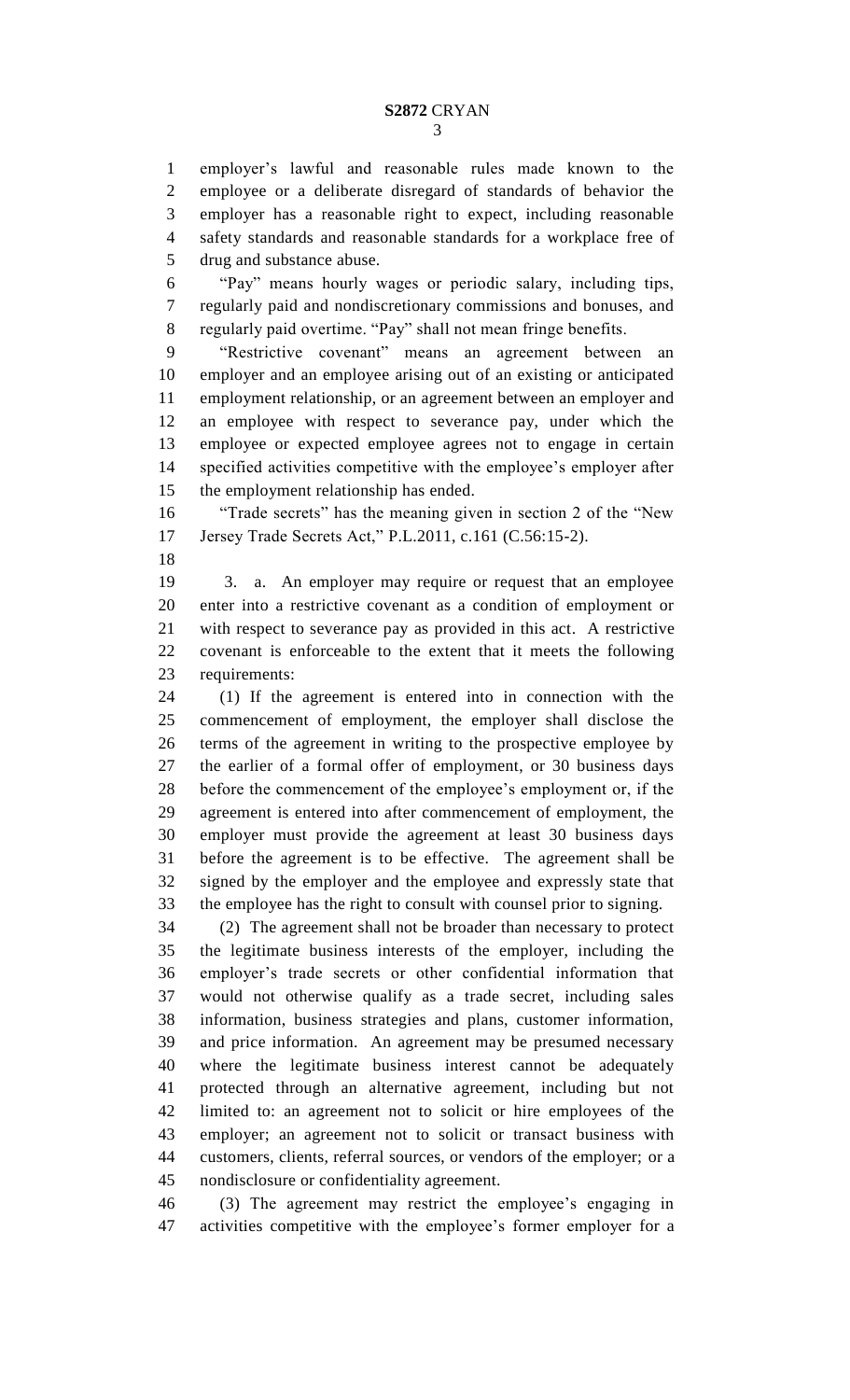period not to exceed 12 months following the date of termination of employment. (4) The agreement shall be reasonable in geographical reach and limited to the geographic areas in which the employee provided services or had a material presence or influence during the two years preceding the date of termination of employment, and shall not prohibit an employee from seeking employment in other states. (5) The agreement shall be reasonable in the scope of proscribed activities in relation to the interests protected and limited to only the specific types of services provided by the employee at any time during the last two years of employment. (6) The agreement shall not penalize an employee for defending against or challenging the validity or enforceability of the covenant. (7) The agreement shall not contain a choice of law provision that would have the effect of avoiding the requirements of this section, if the employee is a resident of or employed in the State at the time of termination of employment and has been for at least 30 days immediately preceding the employee's termination of employment. (8) The agreement shall not waive an employee's substantive, procedural and remedial rights provided under this act, any other act or administrative regulation, or under the common law. (9) The agreement shall not restrict an employee from providing a service to a customer or client of the employer, if the employee does not initiate or solicit the customer or client. (10) The agreement shall not be unduly burdensome on the employee, injurious to the public, or inconsistent with public policy. b. An agreement made under this act shall not be enforceable against: (1) an employee who is classified as nonexempt under the federal "Fair Labor Standards Act of 1938" (29 U.S.C. s.201 et seq.); (2) an undergraduate or graduate student that undertakes an internship or otherwise enters into a short-term employment relationship with an employer, whether paid or unpaid, while enrolled in a full-time or part-time undergraduate or graduate educational institution; (3) an apprentice participating in an apprenticeship program registered by the Office of Apprenticeship of the U.S. Department of Labor and meeting the standards established by the office, or registered by a State apprenticeship agency recognized by the office; (4) a seasonal or temporary employee; (5) an employee who has been terminated without a determination of misconduct or laid off by action of the employer; (6) an independent contractor; (7) an employee under the age of 18; (8) a low-wage employee; or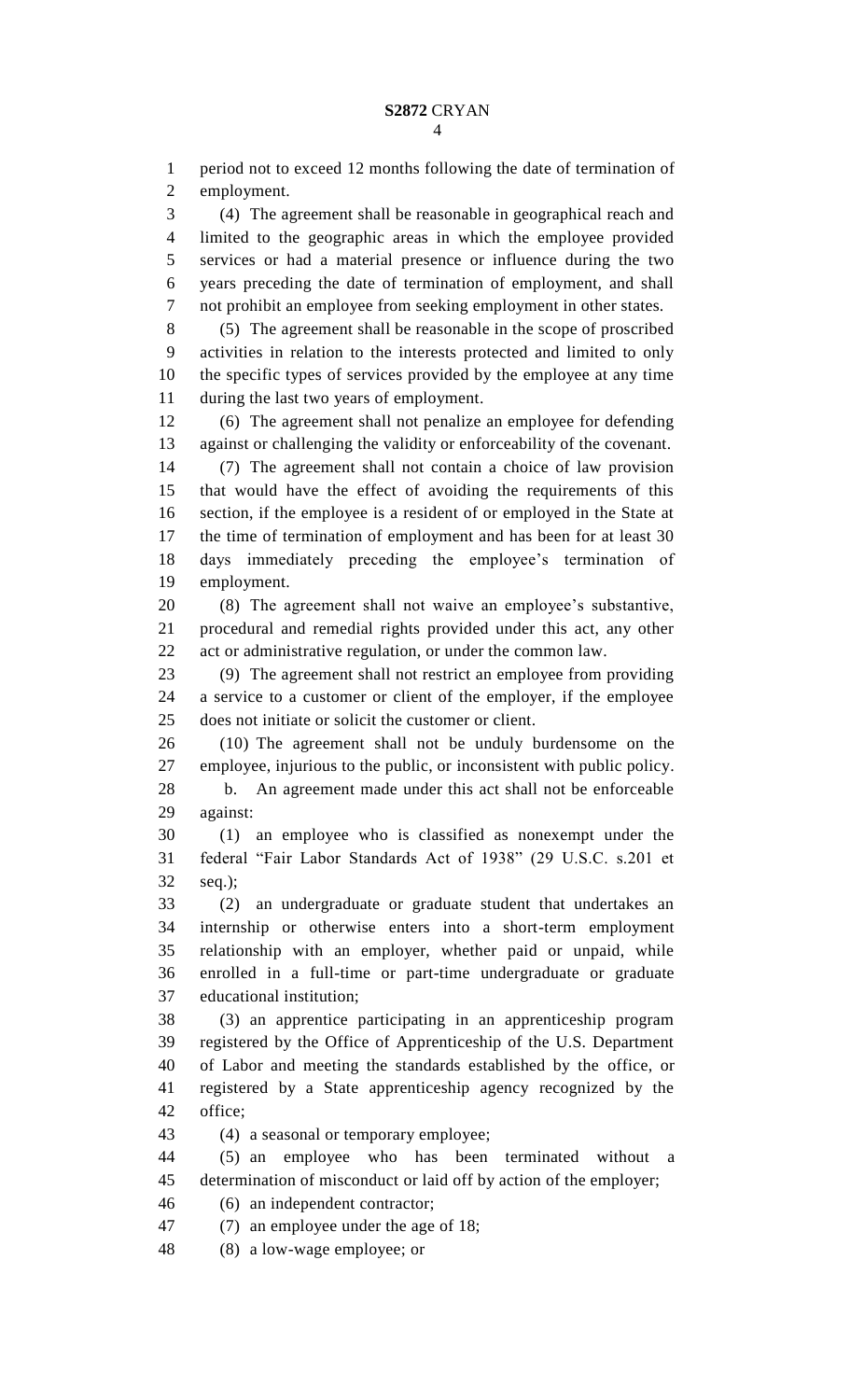(9) an employee whose period of service to an employer is less than one year. c. Not later than 10 days after the termination of an employment relationship, the employer shall notify the employee in writing of the employer's intent to enforce the agreement. If the employer fails to provide that notice, the agreement shall be void. This subsection shall not apply if the employee has been terminated for misconduct. d. During any period after the employment relationship has ended and a covenant under this section is effective, the employer shall pay the employee an amount equal to 100 percent of the pay which the employee would have been entitled for work that would have been performed during the period prescribed under this section, and continues to make whatever benefit contributions would be required in order to maintain the fringe benefits to which the employee would have been entitled for work that would have been performed during the period prescribed under this section. A covenant shall not permit an employer to unilaterally discontinue or otherwise fail or refuse to make the payments except in the event of a breach by the employee. This subsection shall not apply if the employee has been terminated for misconduct. e. Any provision of an agreement established under this section

 shall be, to the extent it conflicts with this section, void and unenforceable.

 4. a. An employee subject to a restrictive covenant under this act may bring a civil action in a court of competent jurisdiction against any employer or person alleged to have violated this act. An employee shall bring any action under this act within two years of the later of:

(1) when a prohibited agreement was signed;

(2) when the employee learns of the prohibited agreement;

(3) when the employment relationship is terminated; or

(4) when the employer takes any step to enforce the agreement.

 The court shall have jurisdiction to void any agreement and to order all appropriate relief, including: enjoining the conduct of any person or employer; ordering payment of liquidated damages; and awarding lost compensation, damages, reasonable attorneys' fees and costs.

 b. For the purposes of this section, liquidated damages shall be calculated as an amount not more than \$10,000.

 5. Every employer shall post a copy of this act or a summary approved by the Department of Labor and Workforce Development in a prominent place in the work area. An employer who fails to post a copy of this act or a summary of this act shall be issued by the department a written warning for the first violation, and shall be fined up to \$250 for a second violation and up to \$1,000 for the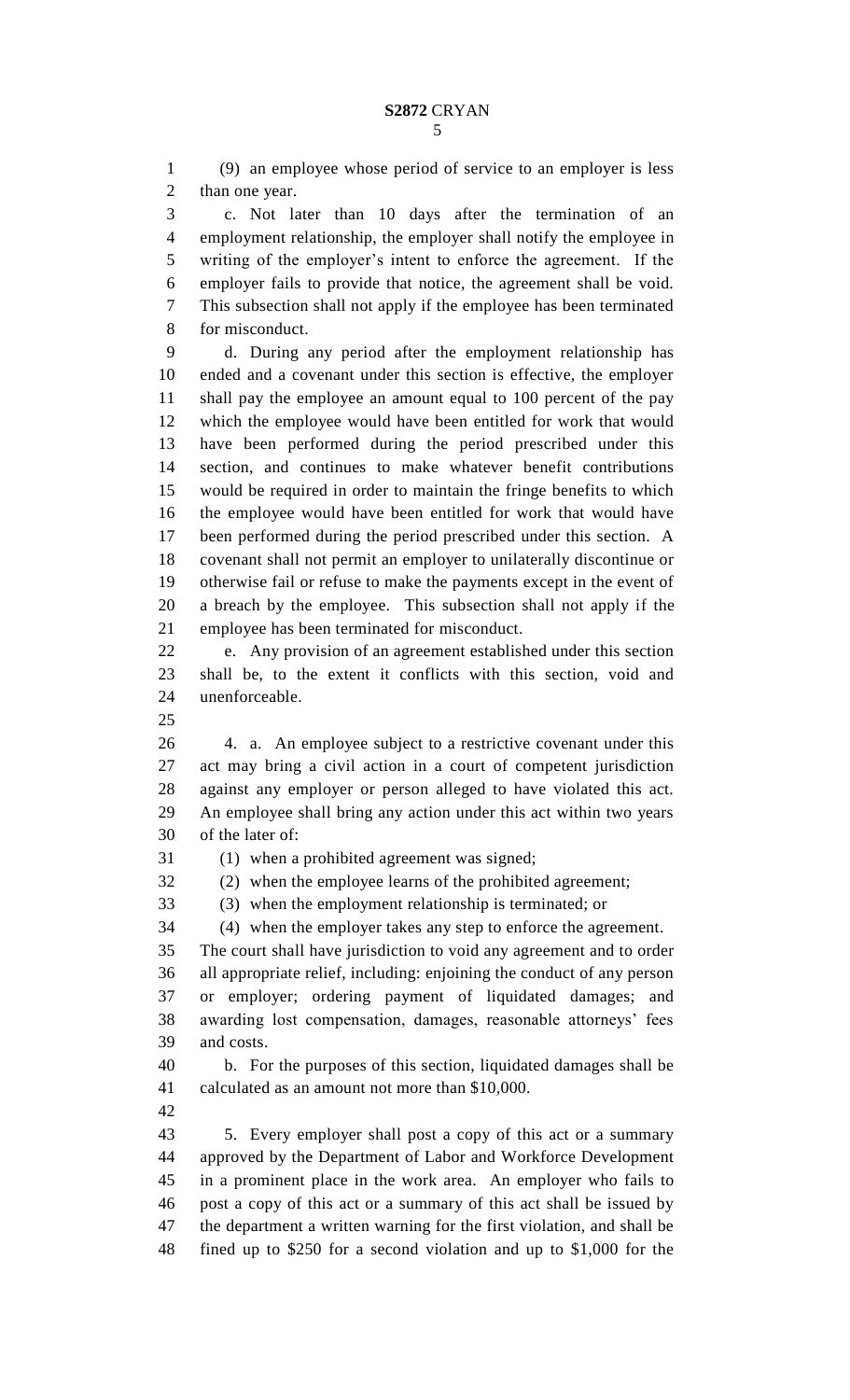## **S2872** CRYAN

 third and each subsequent violation. A penalty imposed by the department pursuant to this section shall be collected and enforced

 by summary proceedings pursuant to the provisions of the "Penalty Enforcement Law of 1999," P.L.1999, c.274 (C.2A:58-10 et seq.). 6. This act shall take effect immediately, but shall not apply to any agreement in effect on or before the date of enactment. STATEMENT This bill places certain limitations on restrictive covenants between employers and employees. Restrictive covenants are agreements between employers and employees or anticipated employees under which the employee or anticipated employee agrees not to engage in certain specified activities competitive with the employer after the employment relationship has ended. Employees are often required to enter into restrictive covenants as a condition of employment, or as a condition of receiving severance pay. Under the bill, an employer may require or request that an employee enter into a restrictive covenant as a condition of employment or with respect to severance pay. A restrictive covenant is enforceable to the extent that it meets the following requirements: (1) If the agreement is entered into in connection with the commencement of employment, the employer must disclose the terms of the agreement in writing to the prospective employee. The agreement must be signed by the employer and the employee and expressly state that the employee has the right to consult with counsel prior to signing. (2) The agreement may not be broader than necessary to protect the legitimate business interests of the employer, including the employer's trade secrets or other confidential information that would not otherwise qualify as a trade secret. (3) The agreement may restrict the employee's engaging in activities competitive with the employee's former employer for a

 period not to exceed 12 months following the date of termination of employment. (4) The agreement must be reasonable in geographical reach and

 limited to the geographic areas in which the employee provided services or had a material presence or influence during the two years preceding the date of termination of employment, and may not prohibit an employee from seeking employment in other states.

 (5) The agreement must be reasonable in the scope of proscribed activities in relation to the interests protected and limited to only the specific types of services provided by the employee at any time during the last two years of employment.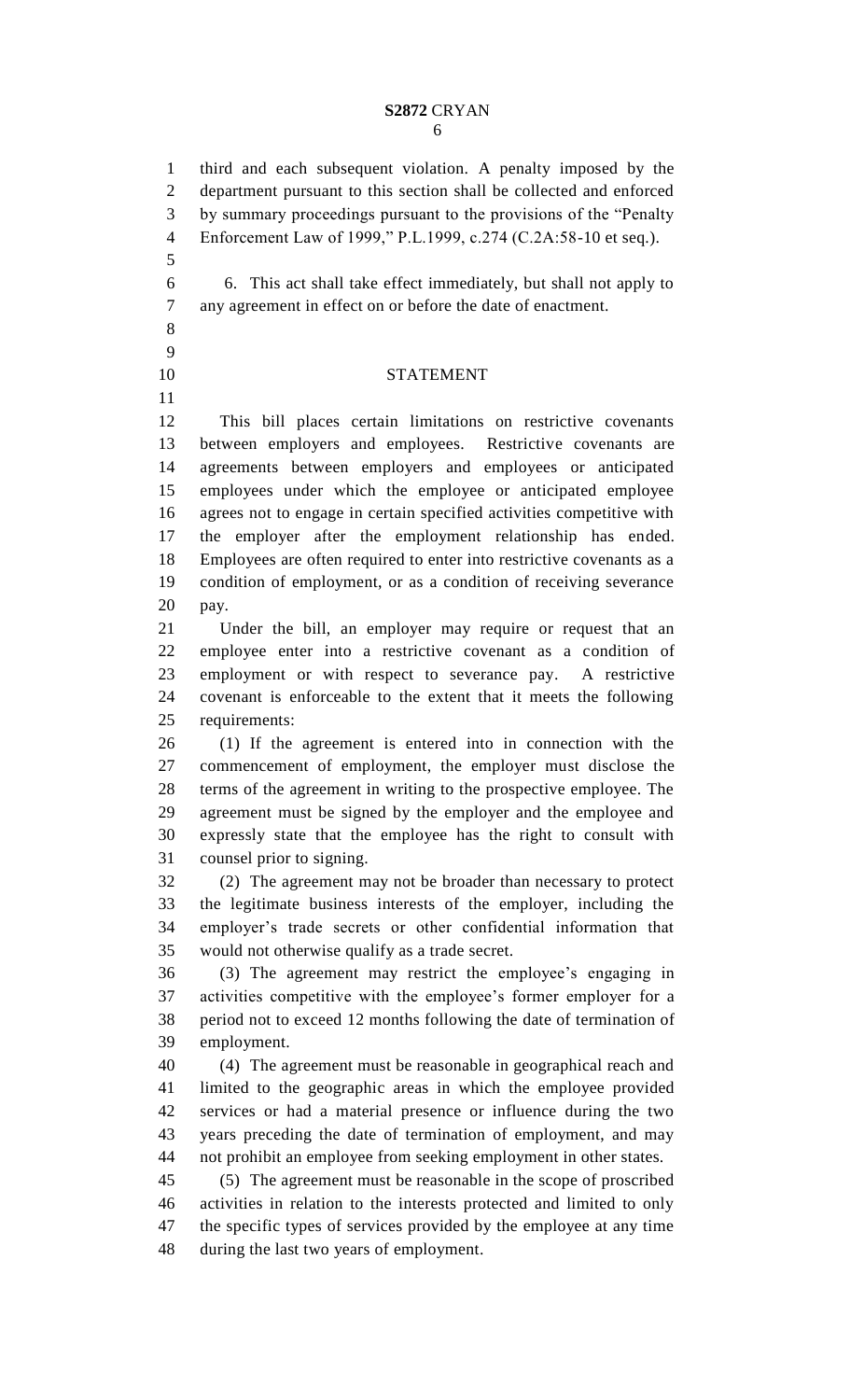(6) The agreement must not penalize an employee for defending against or challenging the validity or enforceability of the covenant. (7) The agreement must not contain a choice of law provision that would have the effect of avoiding the requirements of the bill, if the employee is a resident of or employed in the State at the time of termination of employment and has been for at least 30 days immediately preceding the employee's termination of employment. (8) The agreement must not waive an employee's substantive, procedural and remedial rights provided under the bill, any other act or administrative regulation, or under the common law. (9) The agreement must not restrict an employee from providing a service to a customer or client of the employer, if the employee does not initiate or solicit the customer or client. (10) The agreement may not be unduly burdensome on the employee, injurious to the public, or inconsistent with public policy. The bill also provides that restrictive covenants are not enforceable against: (1) an employee who is classified as nonexempt under the federal "Fair Labor Standards Act of 1938" (29 U.S.C. s.201 et seq.); (2) an undergraduate or graduate student that undertakes an internship or otherwise enters into a short-term employment relationship with an employer, whether paid or unpaid, while enrolled in a full-time or part-time undergraduate or graduate educational institution; (3) an apprentice participating in an apprenticeship program registered by the Office of Apprenticeship of the U.S. Department of Labor and meeting the standards established by the office, or registered by a State apprenticeship agency recognized by the office; (4) a seasonal or temporary employee; (5) an employee that has been terminated without a determination of misconduct or laid off by action of the employer; (6) an independent contractor; (7) an employee under the age of 18; (8) a low-wage employee; or (9) an employee whose period of service to an employer is less than one year. The bill provides that, not later than 10 days after the termination of an employment relationship, the employer must notify the employee in writing of the employer's intent to enforce the agreement. If the employer fails to provide notice, the agreement is void. This requirement does not apply if the employee has been terminated for misconduct. During any period after the employment relationship has ended and a covenant is effective, the employer must pay the employee an amount equal to 100 percent of the pay which the employee would have been entitled for work that would have been performed during